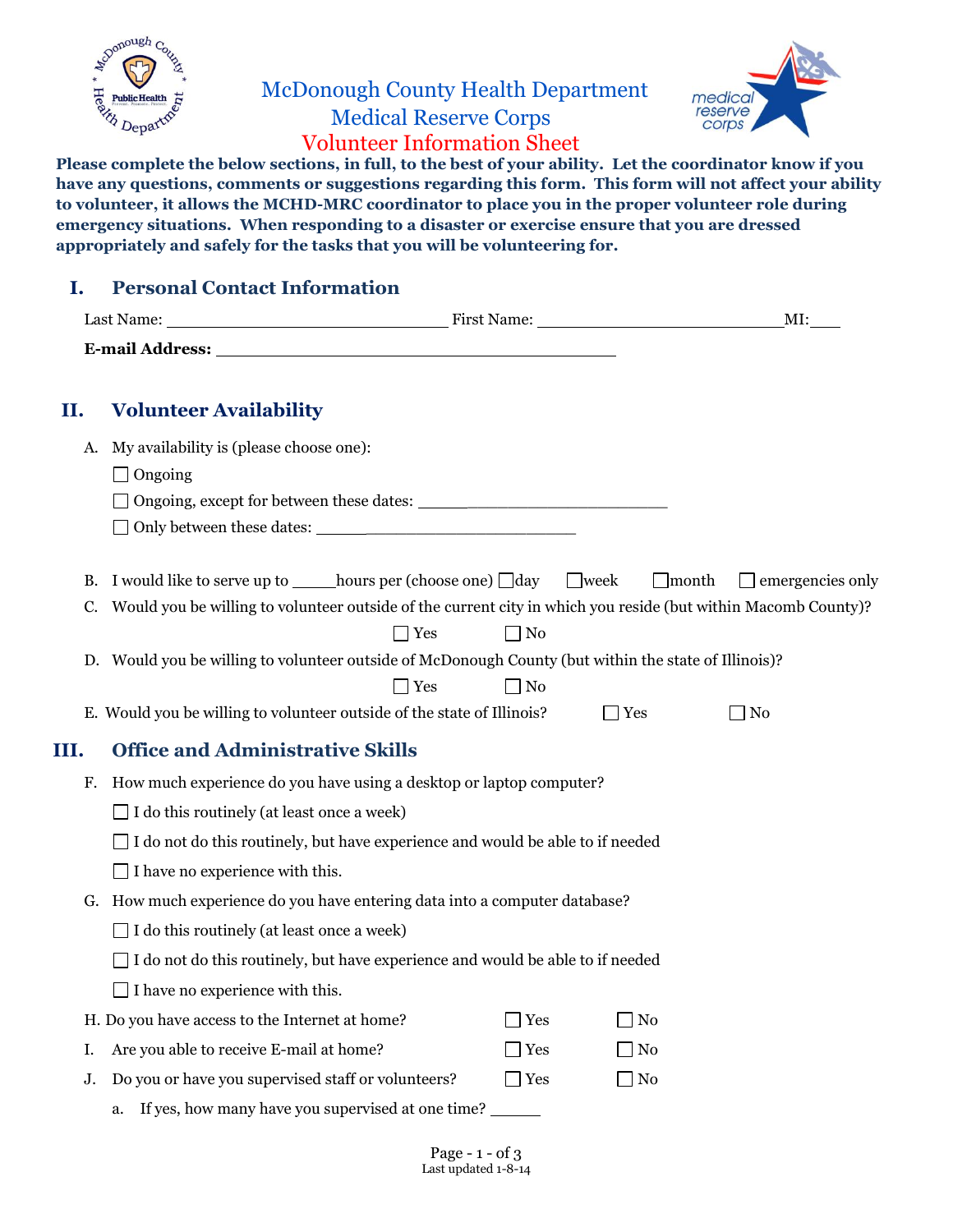|                                                                 | К.                                                                                                                                                                | Do you have a valid Illinois driver's license?<br>Yes<br>No                                             |                |  |  |  |  |  |  |
|-----------------------------------------------------------------|-------------------------------------------------------------------------------------------------------------------------------------------------------------------|---------------------------------------------------------------------------------------------------------|----------------|--|--|--|--|--|--|
|                                                                 | L.                                                                                                                                                                | Do you have a commercial driver's license (CDL)?<br>Yes<br>N <sub>0</sub>                               |                |  |  |  |  |  |  |
|                                                                 |                                                                                                                                                                   | M. Do you have a private vehicle that you would be able to use in an emergency?<br>$\Box$ Yes           | N <sub>0</sub> |  |  |  |  |  |  |
|                                                                 | N.                                                                                                                                                                | Do you have experience as a telephone operator or on a short-wave radio?<br>$\exists$ Yes               |                |  |  |  |  |  |  |
| IV.                                                             |                                                                                                                                                                   | <b>Training</b>                                                                                         |                |  |  |  |  |  |  |
|                                                                 | A.                                                                                                                                                                | Training<br>1. Are you familiar with the Incident Command System of Emergency Management?<br>$\Box$ Yes | N <sub>0</sub> |  |  |  |  |  |  |
|                                                                 |                                                                                                                                                                   | If yes, indicate level of training:<br>fully trained<br>$\perp$ none<br>some                            |                |  |  |  |  |  |  |
|                                                                 |                                                                                                                                                                   | 2. Are you familiar with basic principles of epidemiology?<br>No<br>Yes<br>$\blacksquare$               |                |  |  |  |  |  |  |
|                                                                 |                                                                                                                                                                   | If yes, indicate level of training:<br>fully trained<br>none<br>some                                    |                |  |  |  |  |  |  |
|                                                                 | 3. Have you had any training in terrorism preparedness or emergency response to terrorism (i.e. chemical,<br>biological, radiological, etc.)?<br>$\Box$ No<br>Yes |                                                                                                         |                |  |  |  |  |  |  |
|                                                                 |                                                                                                                                                                   | If yes, please specify type of training:                                                                |                |  |  |  |  |  |  |
| Do you volunteer or work in a hospital or clinic setting?<br>B. |                                                                                                                                                                   |                                                                                                         |                |  |  |  |  |  |  |
|                                                                 |                                                                                                                                                                   | $\Box$ I do this routinely (at least once a month)                                                      |                |  |  |  |  |  |  |
|                                                                 |                                                                                                                                                                   | I do not do this routinely, but have prior experience and would be able to if needed                    |                |  |  |  |  |  |  |
|                                                                 |                                                                                                                                                                   | $\Box$ I have no experience with this                                                                   |                |  |  |  |  |  |  |
|                                                                 | C.                                                                                                                                                                | List all local hospital (s) you are most familiar with:                                                 |                |  |  |  |  |  |  |
|                                                                 |                                                                                                                                                                   | D. Do you have specific training or refresher needs? Please be specific.                                |                |  |  |  |  |  |  |
|                                                                 |                                                                                                                                                                   |                                                                                                         |                |  |  |  |  |  |  |

## **IX. Professional Clinical/Medical Skills**

- A. Have you had experience with interviewing people using a standardized questionnaire?
	- $\Box$  I do this routinely (at least once a month)
	- $\Box$  I do not do this routinely, but have prior experience and would be able to if needed
	- $\Box$  I have no experience with this.
- B. Have you had experience with the general public or large groups?
	- $\Box$  I do this routinely (at least once a month)
	- $\Box$  I do not do this routinely, but have prior experience and would be able to if needed
	- $\Box$  I have no experience with this.
- C. Have you been trained to draw blood?
	- $\Box$  I do this routinely (at least once a month)
		- **If yes**, indicate which group or groups you have experience with in drawing blood